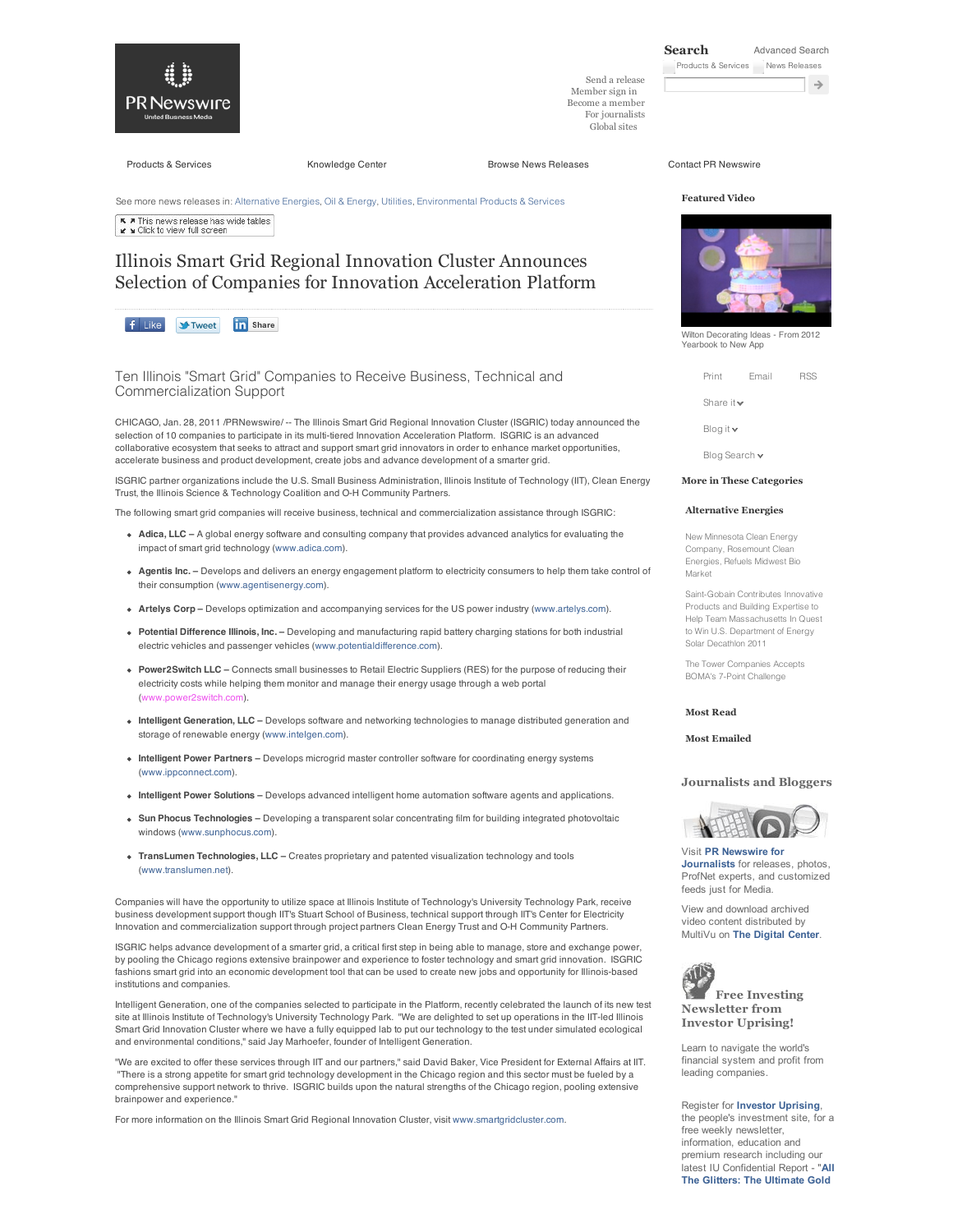|                   | K A View full<br><b>K</b> Screen                                                                                                 |                                                                               |                |                                                                                                 |              | Report".            |
|-------------------|----------------------------------------------------------------------------------------------------------------------------------|-------------------------------------------------------------------------------|----------------|-------------------------------------------------------------------------------------------------|--------------|---------------------|
|                   | <b>CONTACT:</b>                                                                                                                  | Monica Charleston<br>312-233-1317                                             |                |                                                                                                 |              |                     |
|                   |                                                                                                                                  |                                                                               |                |                                                                                                 |              |                     |
|                   | SOURCE Illinois Smart Grid Regional Innovation Cluster<br>Back to top<br><b>RELATED LINKS</b><br>http://www.smartgridcluster.com |                                                                               |                |                                                                                                 |              |                     |
|                   | in Share<br><b>St</b> -Tweet<br>Like                                                                                             |                                                                               |                | Next in Alternative Energies News                                                               |              |                     |
|                   | <b>Custom Packages</b>                                                                                                           | <b>Become a Member</b>                                                        |                | <b>Contact PR Newswire</b>                                                                      |              |                     |
|                   | Browse our custom packages or<br>build your own to meet your<br>unique communications needs.                                     | Fill out a PR Newswire<br>membership form or contact us at<br>(888) 776-0942. |                | Request more information about<br>PR Newswire products and<br>services or call us at (888) 776- |              |                     |
| Start today.      |                                                                                                                                  |                                                                               | 0942           |                                                                                                 |              |                     |
|                   | <b>Site Preview</b>                                                                                                              | View FullScreen<br>区 Close Site Preview                                       |                |                                                                                                 |              |                     |
|                   |                                                                                                                                  |                                                                               |                |                                                                                                 |              |                     |
| <b>WHAT WE DO</b> | <b>EVENTS</b><br><b>NEWS</b>                                                                                                     |                                                                               | <b>MEMBERS</b> | <b>RESOURCES</b>                                                                                | <b>ABOUT</b> | <b>JOIN CLUSTER</b> |

# What is the Smart Grid Cluster?

The Illinois Smart Grid Regional Innovation Cluster (ISGRIC) is an advanced collaborative ecosystem that seeks to attract and support smart grid innovators in order to:

Enhance market opportunities Accelerate business and product development Create jobs Advance deployment of a smarter grid

*October 18, 2011* Great Lakes Symposium on Smart Grid and the New Energy Economy *August 28, 2011* Nissan drive electric tour

Department of Energy Launches New Tools to Accelerate Adoption of Electric Vehicles *Learn more »*

**COLLEVANY** 

Learn why becoming a membe<br>the Smart Grid Cluster is a grea investment. *Learn more »*

The Smart Grid Cluster is proudly partnered with

**WILLINGIS INSTITUTE OF TECHNOLOGY** 



CLEAN ENERGY TRUST

**© Copyright 2010 Illinois Smart Grid Regional Innovation Cluster // Sitemap // Terms Of Use**

The Illinois Smart Grid Regional Innovation Cluster is funded by a contract from the U.S. Small Business Administration (SBA). SBA's funding should not be construed as an<br>endorsement of any products, opinions, or services.